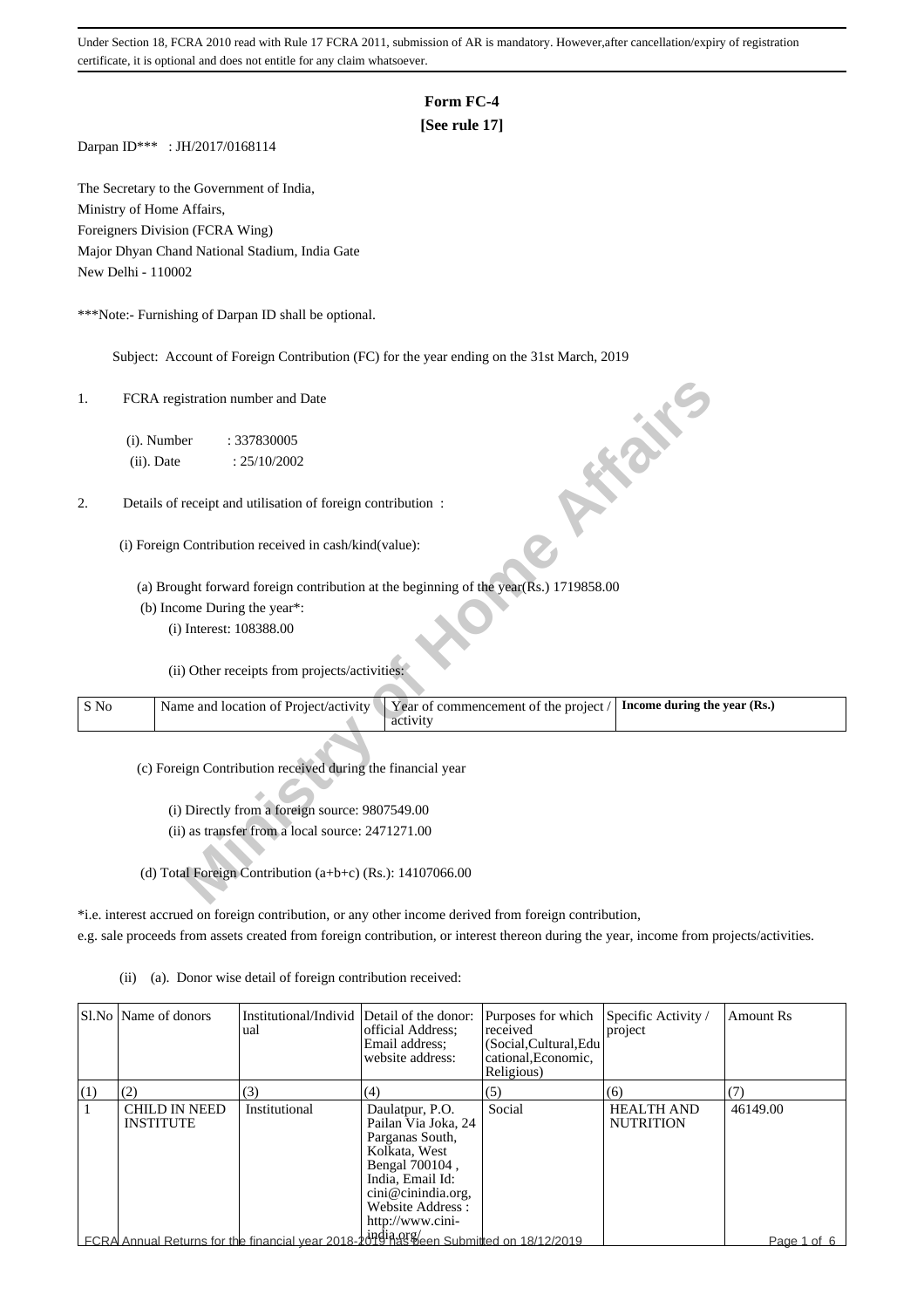|                | Sl.No Name of donors                 | Institutional/Individ<br>ual | Detail of the donor:<br>official Address;<br>Email address;<br>website address:                                                                                                                                                 | Purposes for which<br>received<br>(Social, Cultural, Edu<br>cational, Economic,<br>Religious) | Specific Activity /<br>project                                                                                                                                      | <b>Amount Rs</b> |
|----------------|--------------------------------------|------------------------------|---------------------------------------------------------------------------------------------------------------------------------------------------------------------------------------------------------------------------------|-----------------------------------------------------------------------------------------------|---------------------------------------------------------------------------------------------------------------------------------------------------------------------|------------------|
| $\overline{c}$ | <b>SASAKWA</b><br>INDIA              | Institutional                | 2ND FLOOR,<br><b>IETE BUILDING -</b><br>2, Instutional Area,<br>lodhi Road, New<br>Delhi - 110003,<br>India, Email Id:<br>ECPANDEY@SIL<br>F.IN, Website<br>Address :                                                            | Social                                                                                        | Capacity Building<br>Training<br>Programme                                                                                                                          | 193350.00        |
| 3              | <b>OXFAM INDIA</b>                   | Institutional                | Oxfam India,<br>Shriram Bharatiya<br>Kala Kendra<br>4th and 5th Floor<br>1, Copernicus Marg<br>New Delhi-110001<br>. India. Email Id:<br>delhi@oxfamindia.<br>org, Website<br>Address :<br>https://www.oxfam<br>india.org       | Social                                                                                        | <b>Increasing Peoples</b><br><b>Access and Tenure</b><br><b>Rights over Forest</b><br>Resources to<br>support their<br>Livelihood and<br>Food Security.             | 2231772.00       |
| $\overline{4}$ | <b>KARL KUBEL</b><br><b>STIFTUNG</b> | Institutional                | Germany,<br>Germany, Email<br>Id:<br>info@kkstiftung.de<br>, Website Address :<br>http://www.kkstiftu<br>ng.de/                                                                                                                 | Social                                                                                        | Sustainable<br>Development of<br>Livelihoods and<br>adaptive response<br>to climate change<br>by Paharia tribal<br>communities in<br>Godda District of<br>Jharkhand | 269766.00        |
| 5              | <b>FIND YOUR</b><br><b>FEET</b>      | Institutional                | Find Your Feet<br>Unit 316 Bon<br>Marche Centre<br>241 - 251 Ferndale<br>Road<br>London SW9 8BJ<br>United Kingdom,<br>United Kingdom,<br>Email Id:<br>fyf@fyf.org.uk,<br>Website Address :<br>http://www.find-<br>your-feet.org | Social                                                                                        | Empowering tribal<br>communities to<br>address their<br>poverty through<br>improved access to<br>Indian public<br>services                                          | 481818.00        |
| 6              | <b>FIND YOUR</b><br><b>FEET</b>      | Institutional                | Find Your Feet<br>Unit 316 Bon<br>Marche Centre 241<br>- 251 Ferndale<br>Road London SW9<br>8BJ United<br>Kingdom, United<br>Kingdom, Email<br>Id: fyf@fyf.org.uk,<br>Website Address :<br>http://www.find-<br>your-feet.org    | Social                                                                                        | Empowering tribal<br>communities to<br>address their<br>poverty through<br>improved access to<br>Indian public<br>services                                          | 3527419.00       |
| $\overline{7}$ | WELT HUNGER<br><b>HILFE</b>          | Institutional                | Friedrich-Ebert-Str.<br>1D-53173 Bonn,<br>Germany, Email<br>Id:<br>info@welthungerhi<br>lfe.de, Website<br>Address :<br>https://www.welthu<br>ngerhilfe.de/                                                                     | Social                                                                                        | Wealthungerhilfe<br>Initiative for<br>Transparent and<br>Accountable<br>Grovernance<br>system in<br>Jharkhand                                                       | 2326227.00       |
| 8              | <b>KARL KUBEL</b><br><b>STIFTUNG</b> | Institutional                | Germany,<br>Germany, Email<br>Id:<br>info@kkstiftung.de<br>, Website Address :<br>http://www.kkstiftu<br>ng.de/                                                                                                                 | Social                                                                                        | Sustainable<br>Development of<br>Livelihoods and<br>adaptive response<br>to climate change<br>by Paharia tribal<br>Communities in<br>Godda District of<br>Jharkhand | 118056.00        |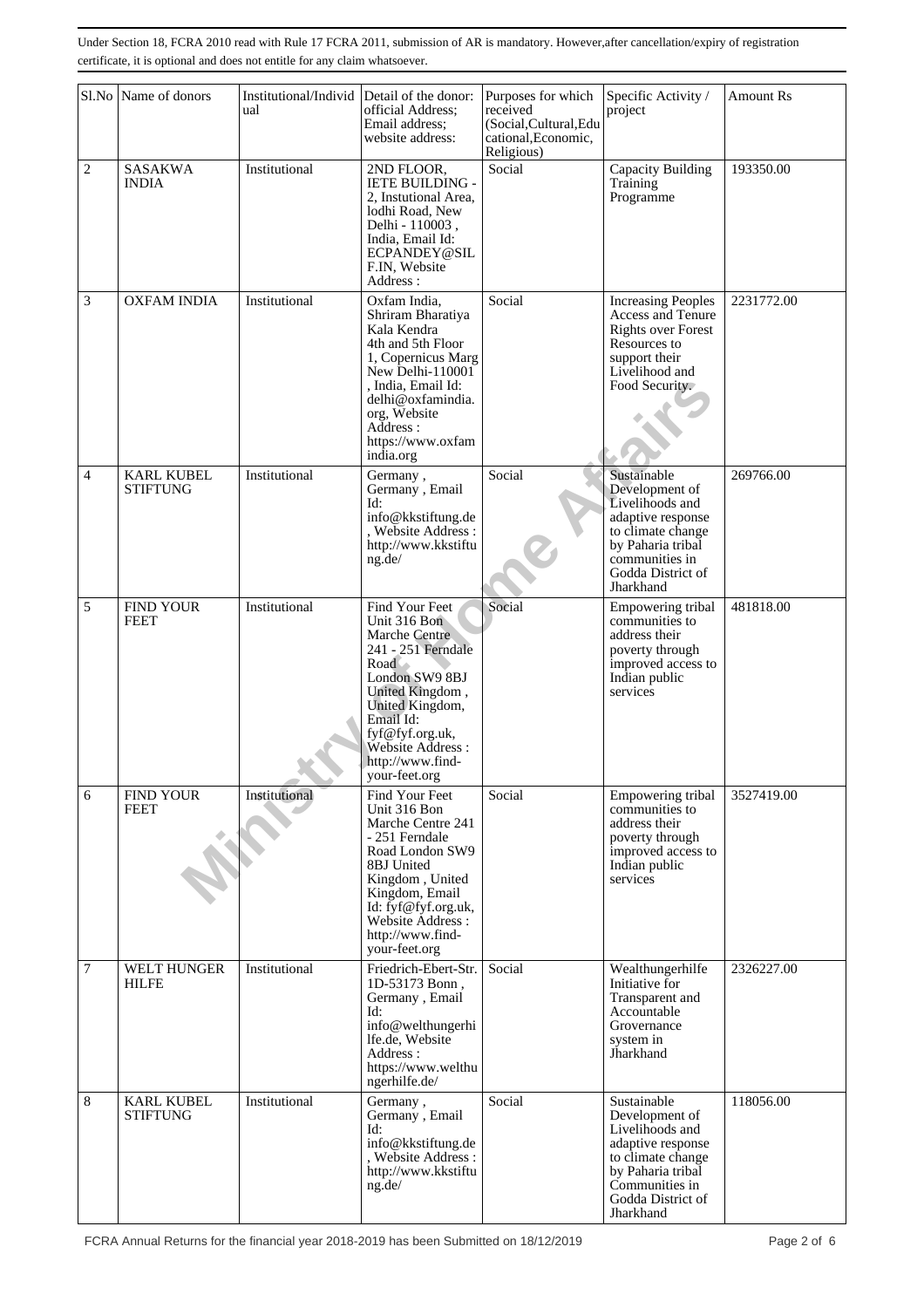|   | Sl.No   Name of donors                                                           | Institutional/Individ Detail of the donor:<br>ual | official Address;<br>Email address:<br>website address:                                                                                                                     | Purposes for which<br>received<br>(Social, Cultural, Edu<br>cational, Economic,<br>Religious) | Specific Activity /<br>project                          | <b>Amount Rs</b> |
|---|----------------------------------------------------------------------------------|---------------------------------------------------|-----------------------------------------------------------------------------------------------------------------------------------------------------------------------------|-----------------------------------------------------------------------------------------------|---------------------------------------------------------|------------------|
| 9 | <b>INTERNATIONA</b><br><b>L CENTRE FOR</b><br><b>RESEARCH ON</b><br><b>WOMEN</b> | Institutional                                     | 1120 20th Street<br>NW Suite 500 N<br>Washington, D.C.<br>20036, United<br>States of America.<br>Email Id:<br>info@icrw.org,<br>Website Address:<br>http://www.icrw.or<br>g | Social                                                                                        | <b>Empowering Girls</b><br>and ending child<br>marriage | 3084263.00       |

(b) Cumulative purpose-wise amount of all foreign contribution donation received :

| Sl.No | Purpose                        | Amount      |
|-------|--------------------------------|-------------|
|       | $\cdot$ $\cdot$<br>-<br>Social | 00.<br>-980 |

| <b>SLINO</b> | rurpose                                                                                                                                                   |                                                                      |                                                 |          |                                                                                                                | Alliouill  |                |         |           |                                 |
|--------------|-----------------------------------------------------------------------------------------------------------------------------------------------------------|----------------------------------------------------------------------|-------------------------------------------------|----------|----------------------------------------------------------------------------------------------------------------|------------|----------------|---------|-----------|---------------------------------|
| $\,1$        | Social                                                                                                                                                    |                                                                      |                                                 |          |                                                                                                                | 9807549.00 |                |         |           |                                 |
| 3.           |                                                                                                                                                           |                                                                      | Details of Utilization of foreign contribution: |          | (a) Details of activities/projects for which foreign contribution has been received and utilised (in rupees)   |            |                |         |           |                                 |
| Sl. No.      | Name of<br>project/acti ocation<br>vity                                                                                                                   | Address/L                                                            | Previous Balance                                |          | Receipt during the year Utilised                                                                               |            |                |         | Balance   |                                 |
|              |                                                                                                                                                           |                                                                      | In cash                                         | In Kind  | In cash                                                                                                        | In Kind    | In cash        | In Kind | In cash   | In Kind                         |
| (1)          | (2)                                                                                                                                                       | (3)                                                                  | (4)                                             | (5)      | (6)                                                                                                            | (7)        | (8)            | (9)     | (10)      | (11)                            |
| $\mathbf{1}$ | Empoweri<br>ng Girls<br>ending<br>child<br>marriage                                                                                                       | Jamtara,<br>Nala<br>Jamtara<br>Jharkhand<br>815453                   | 33025.00                                        | 0.00     | 118056.00                                                                                                      | 0.00       | 149519.00      | 0.00    | 1562.00   | 0.00                            |
| $\mathbf{2}$ | Sustainabl<br>e<br>Developm<br>ent of<br>Livelihoo<br>ds and<br>addaptive<br>response<br>to climate<br>change by<br>pahariya<br>tribal<br>communit<br>ies | Sunder<br>pahari<br><b>Block</b><br>Godda<br>Jharkhand<br>814133     | 0.00                                            | 0.00     | 269765.00                                                                                                      | 0.00       | 100000.00      | 0.00    | 169765.00 | 0.00                            |
| 3            | Empoweri<br>ng tribal<br>communit<br>ies to<br>address<br>their<br>provery<br>through<br>improved<br>access to<br>indian<br>public<br>services            | sunder<br>pahari<br>Godda<br>Jamtara<br>Godda<br>Jharkhand<br>814133 | 35626.00                                        | 0.00     | 3527419.0<br>$\Omega$                                                                                          | 0.00       | 3521703.1<br>6 | 0.00    | 41341.84  | 0.00                            |
| 4            | Empoweri<br>ng tribal<br>communit<br>ies to<br>address<br>their<br>poverty<br>through<br>access to<br>Indian<br>public                                    | Santhalpar<br>gana<br>Jamtara<br>Jharkhand<br>815354                 | 79470.00                                        | $0.00\,$ | 481818.00 0.00<br> <br>  FCRA Annual Returns for the financial year 2018 2019 has been Submitted on 18/12/2019 |            | 484276.90 0.00 |         | 77011.10  | 0.00<br><del>Plage 3 of 6</del> |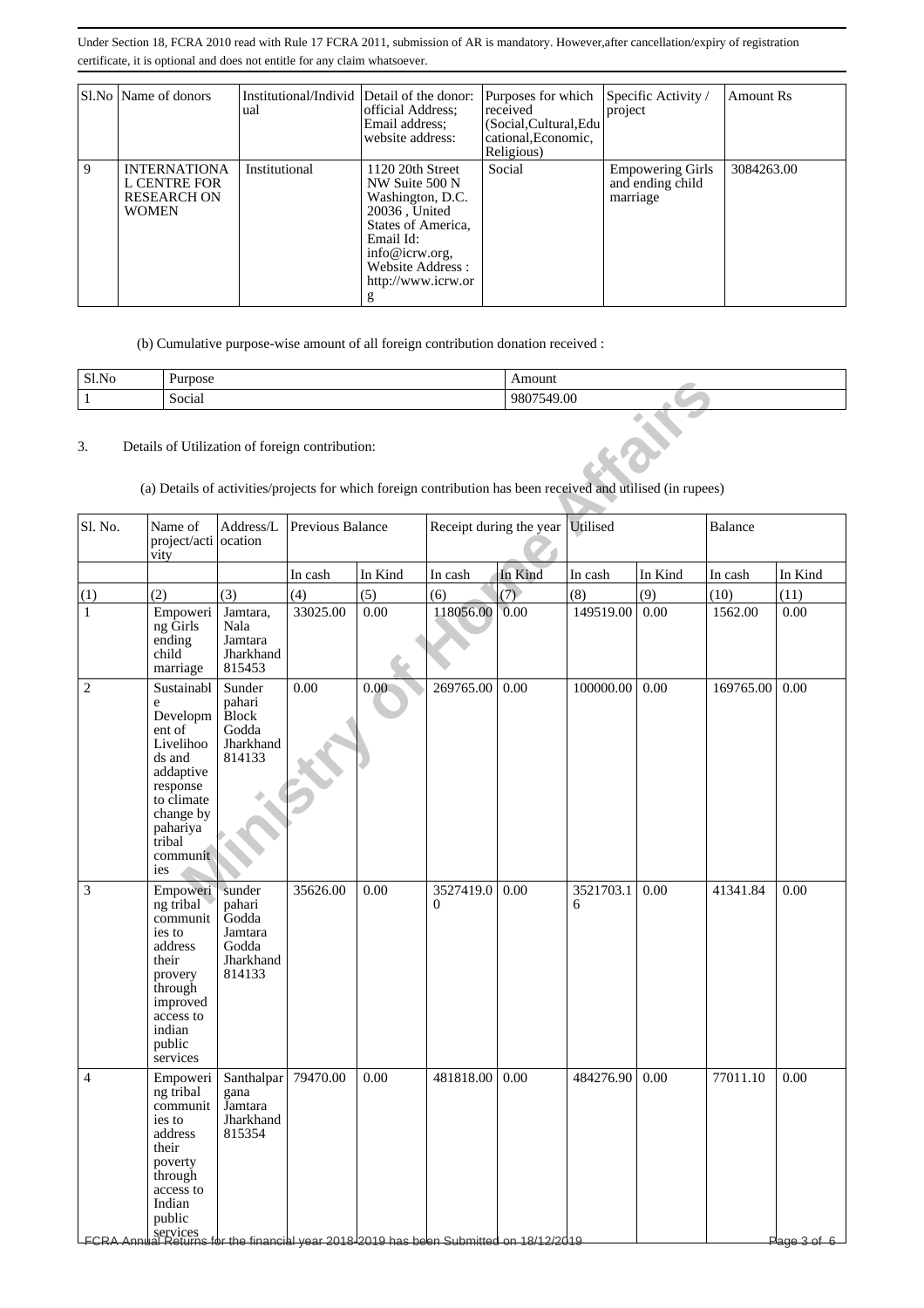| 5     | Initiative<br>For<br>Transpare<br>nt and<br>Accountab<br>le<br>Governan<br>ce<br>Systems<br>in<br>Jharkhand                                                                                                                                                                                                                                                                                                             | Barhait<br>Sahebganj<br>Jharkhand<br>816102                                                                                                                                                                                                                                | 171794.58      | 0.00       | 2326227.0<br>8  | 0.00 | 2288221.0<br>$\Omega$                                                                               | 0.00 | 209800.66             | 0.00 |
|-------|-------------------------------------------------------------------------------------------------------------------------------------------------------------------------------------------------------------------------------------------------------------------------------------------------------------------------------------------------------------------------------------------------------------------------|----------------------------------------------------------------------------------------------------------------------------------------------------------------------------------------------------------------------------------------------------------------------------|----------------|------------|-----------------|------|-----------------------------------------------------------------------------------------------------|------|-----------------------|------|
| 6     | School<br>Developm<br>ent<br>Programm<br>e                                                                                                                                                                                                                                                                                                                                                                              | Sunder<br>Pahari<br>Godda<br>Jharkhand<br>814156                                                                                                                                                                                                                           | 393.23         | 0.00       | 0.00            | 0.00 | 0.00                                                                                                | 0.00 | 393.23                | 0.00 |
| 7     | Capacity<br>Building<br>Training                                                                                                                                                                                                                                                                                                                                                                                        | Jamtara<br><b>Block</b><br>Jamtara<br>Jharkhand<br>815354                                                                                                                                                                                                                  | 0.00           | 0.00       | 193350.00       | 0.00 | 147869.95                                                                                           | 0.00 | 45480.05              | 0.00 |
| $\,8$ | Awakenin<br>g Actions<br>for Zero<br>Hunger                                                                                                                                                                                                                                                                                                                                                                             | Badlao<br>Bhawan,<br>Jamtara<br>Jharkhand<br>815354                                                                                                                                                                                                                        | 0.00           | 0.00       | 46148.85        | 0.00 | 46148.85                                                                                            | 0.00 | 0.00                  | 0.00 |
| 9     | Increasing<br>Peoples<br>Access<br>and<br>Tenure<br>Rights<br>over<br>Forest<br>Resources<br>to Support<br>their<br>Livelihoo<br>d and<br>Food<br>Security                                                                                                                                                                                                                                                              | Suderpaha<br>ri Block<br>Godda<br>Jharkhand<br>814156                                                                                                                                                                                                                      | 800910.00      | 0.00       | 2231772.6<br>3  | 0.00 | 2377995.1<br>5                                                                                      | 0.00 | 654687.48             | 0.00 |
| 10    | Integrated<br>Child<br>Developm<br>ent<br>programm<br>e                                                                                                                                                                                                                                                                                                                                                                 | Jamtara<br><b>Block</b><br>Jamtara<br>Jharkhand<br>815351                                                                                                                                                                                                                  | 7404.00        | $0.00^{-}$ | 0.00            | 0.00 | 1829.00                                                                                             | 0.00 | 5575.00               | 0.00 |
| 11    | empoweri<br>ng girl<br>through<br>child<br>marriage<br>reduce                                                                                                                                                                                                                                                                                                                                                           | jamtara<br>block <sup>®</sup><br>Jamtara<br>Jharkhand<br>815354                                                                                                                                                                                                            | 0.00           | 0.00       | 3084263.0<br>0  | 0.00 | 847316.00                                                                                           | 0.00 | 2236947.0<br>$\theta$ | 0.00 |
| Total |                                                                                                                                                                                                                                                                                                                                                                                                                         |                                                                                                                                                                                                                                                                            | 1128622.8<br>1 | 0.00       | 12278819.<br>56 | 0.00 | 9964879.0                                                                                           | 0.00 | 3442563.3<br>6        | 0.00 |
|       | (b) Details of utilisation of foreign contribution:<br>** It is affirmed that the utilisation of foreign contribution is not in contravention of the provisions contained in the Foreign<br>Contribution(Regulation) Act, 2010 (42 of 2010) and more particularly in section 9 and section 12 of the Act which, inter-alia, states that<br>the acceptance of foreign contribution is not likely to affect prejudicially | (ii) Total administrative expenses as provided in rule 5 of the Foreign Contribution<br>(Regulation) Rules, 2011 (Rs.):288661.00<br>(A) the soverignty and integrity of india; or.                                                                                         |                |            |                 |      | (i) Total Utilisation** for projects as per aims and objectives of the association (Rs.):9792019.00 |      |                       |      |
|       |                                                                                                                                                                                                                                                                                                                                                                                                                         | (B) the security, strategic, scientific or echnomic interest of the state; or<br>(C) the public interest; or<br>(D) freedom or fairness of election to any legistature; or<br>$(E)$ friendly relations with any foreign state; or $E_1$ in $\frac{1}{2}$ and $\frac{1}{2}$ |                |            |                 |      |                                                                                                     |      |                       |      |
|       |                                                                                                                                                                                                                                                                                                                                                                                                                         |                                                                                                                                                                                                                                                                            |                |            |                 |      |                                                                                                     |      |                       |      |

- (A) the soverignty and integrity of india; or.
- (B) the security, strategic, scientific or echnomic interest of the state; or
- (C) the public interest; or
- (D) freedom or fairness of election to any legistature; or

FCRA Annual Returns for the financial year 2018-2019 has been Submitted on 18/12/2019<br>FCRA Annual Returns for the financial year 2018-2019 has been Submitted on 18/12/2019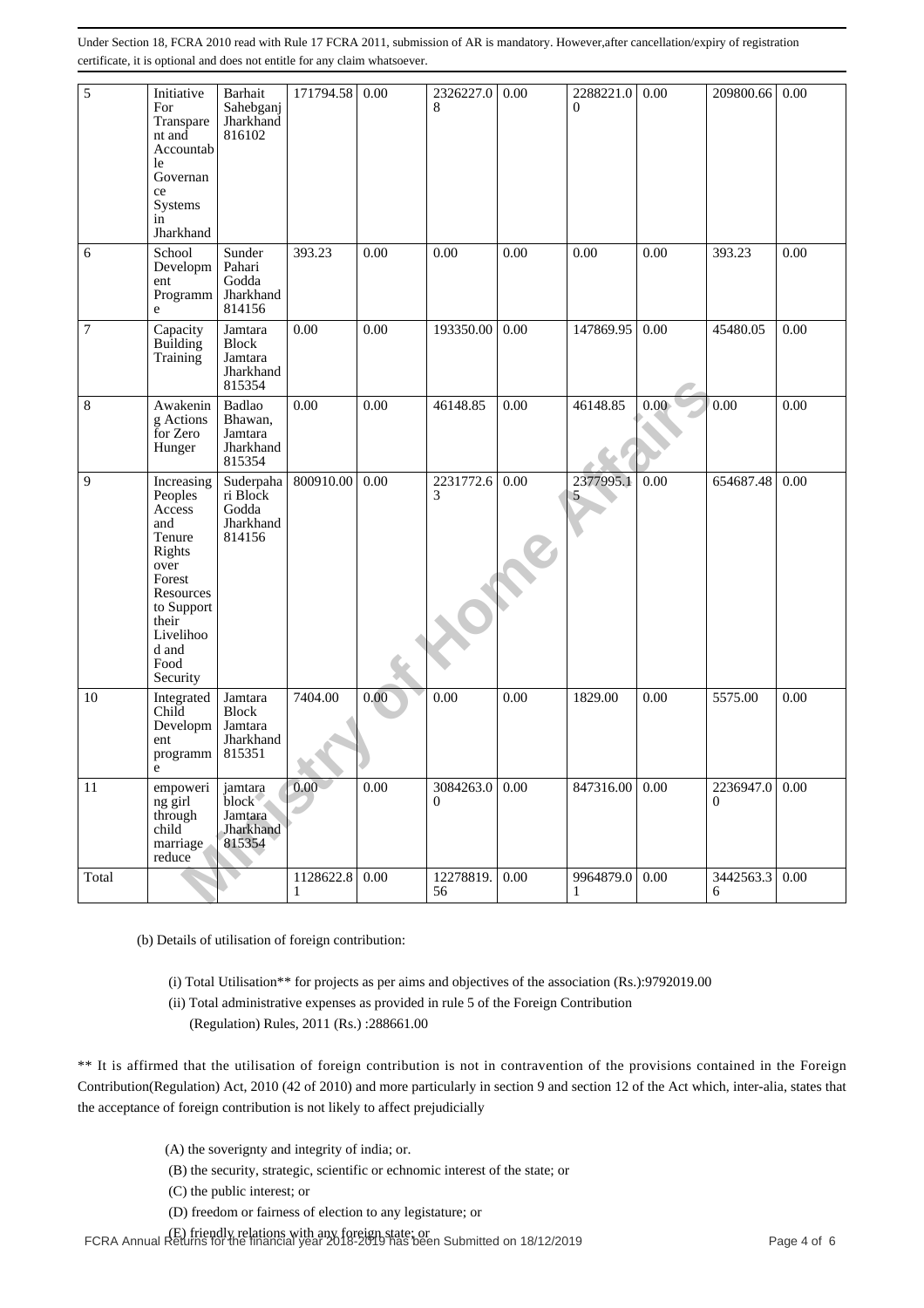(F) harmony between religious, racial, social, lingusitic or relgional groups, castes or communities.

#### (c) Total purchase of fresh assets (Rs.)

| Sl. No. | Activity in the name of Association | Details   | Purpose                | Total (in Rs.) |
|---------|-------------------------------------|-----------|------------------------|----------------|
| (i)     | Creation of movable assests         | Laptop    | Project Work           | 141363.00      |
| (ii)    | Creation of movable assests         | Furniture | Project Office<br>work | 69630.00       |
| (iii)   | Creation of movable assests         | Printer   | Project Office<br>Work | 33000.00       |
|         | Total                               |           |                        | 243993.00      |

#### (d) FC transferred to other associations

| $\sim$ 1<br>No.<br>SI. | the<br>association<br>ΟĪ | Date                     | Purpose |     |
|------------------------|--------------------------|--------------------------|---------|-----|
| $\overline{ }$         | $\sim$                   | $\overline{\phantom{a}}$ | $\cdot$ | . . |
|                        |                          |                          |         |     |

# (e) Total utilisation In the year (Rs.)(b+c+d) 10324673.00

# 4. Details Of unutilised foreign contribution:

#### (i) Total FC invested in term Deposits (Rs.):

|         | (a) I C transiciica to other associations                                                  |      |                |         |        |  |  |  |  |
|---------|--------------------------------------------------------------------------------------------|------|----------------|---------|--------|--|--|--|--|
| Sl. No. | Name of the association                                                                    | Date |                | Purpose | Amount |  |  |  |  |
| (1)     | (2)                                                                                        | (3)  | (4)            |         | (5)    |  |  |  |  |
|         | (e) Total utilisation In the year $(Rs.)(b+c+d)$ 10324673.00                               |      |                |         |        |  |  |  |  |
| 4.      | Details Of unutilised foreign contribution:                                                |      |                |         |        |  |  |  |  |
|         |                                                                                            |      |                |         |        |  |  |  |  |
|         | (i) Total FC invested in term Deposits (Rs.):                                              |      |                |         |        |  |  |  |  |
| Sl. No. | Details                                                                                    |      | Total( in Rs.) |         |        |  |  |  |  |
| (i)     | Opening Balance of FD                                                                      |      | 0.00           |         |        |  |  |  |  |
| (ii)    | FD made during the year                                                                    |      | 0.00           |         |        |  |  |  |  |
| (iii)   | Less: realisation of previous FD                                                           |      | 0.00           |         |        |  |  |  |  |
|         | Closing balance of FD                                                                      |      | 0.00           |         |        |  |  |  |  |
|         | (ii) Balance of unutilised foreign contribution, in cash/bank, at the end of the year(Rs): |      |                |         |        |  |  |  |  |
|         | (a) Cash in hand: 25335.36                                                                 |      |                |         |        |  |  |  |  |
|         | (b) in FC designated bank account: 3712263.78                                              |      |                |         |        |  |  |  |  |
|         | (c) in utilisation bank account(s): $10369467.00$                                          |      |                |         |        |  |  |  |  |
| 5.      | Details of foreigners as Key functionary/working/associated: 0                             |      |                |         |        |  |  |  |  |
| 6.      | Details of Land and Building remained unutilised for more than two year:                   |      |                |         |        |  |  |  |  |
|         |                                                                                            |      |                |         |        |  |  |  |  |

- (a) Cash in hand: 25335.36
- (b) in FC designated bank account: 3712263.78
- (c) in utilisation bank account(s): 10369467.00
- 5. Details of foreigners as Key functionary/working/associated: 0
- 6. Details of Land and Building remained unutilised for more than two year:

| ' Sl. No.    | Location of Land and<br>Building | Year of acquisition | Purpose of acquisition | Reason of unutilisation |
|--------------|----------------------------------|---------------------|------------------------|-------------------------|
| $\mathbf{1}$ | $\sim$<br>ست                     | U                   |                        | $\sim$                  |

(7) (a) Details of designated FC bank account for receipt of Foreign Contribution (As on 31st March of the year ending):

| Name of the<br>Bank                              | <b>Branch Address</b><br>With pincode)                        | Phone No. | E-mail | <b>IFSC</b> Code | Account No | Date of Opening<br>Account |
|--------------------------------------------------|---------------------------------------------------------------|-----------|--------|------------------|------------|----------------------------|
|                                                  | (2)                                                           | (3).      | (4)    | (5)              | (6)        |                            |
| <b>CENTRAL</b><br><b>BANK OF</b><br><b>INDIA</b> | Near Railway<br>Station,<br>MIHIJAM,<br>Jharkhand,<br>Jamtara |           |        | CBIN0280079      | XXXXXX7753 |                            |

(b) Details of all utilization bank accounts for utilization of Foregin Contribution (As on 31st March of the year ending)